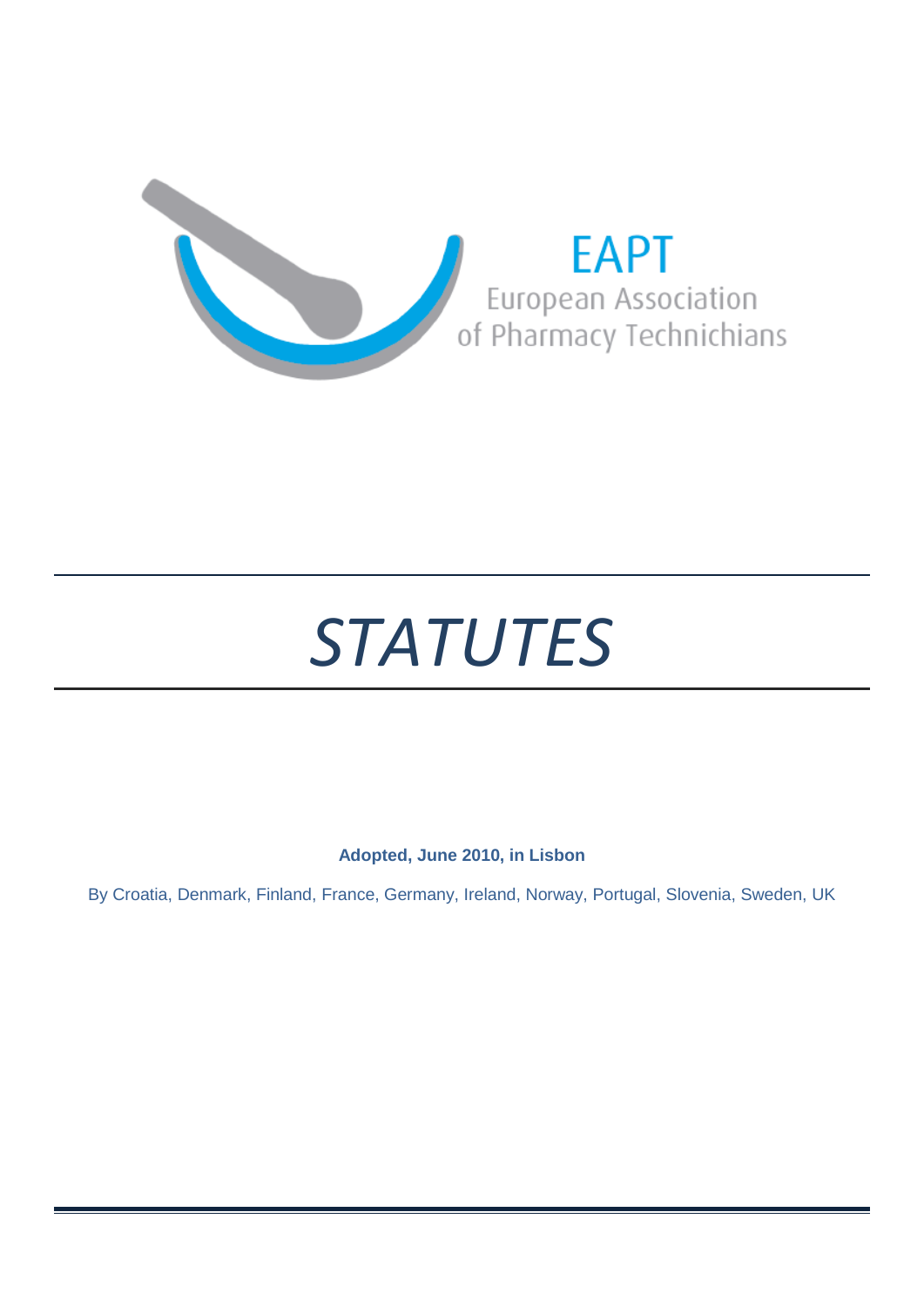

Croatia Denmark Finland France Germany Ireland Norway Portugal Slovenia Sweden UK

## **Introduction**

The founding of the association is agreed upon by 11 professional associations that represent Pharmacy Technicians in the geographic continent of Europe as a result of a meeting in Lisbon on the  $4<sup>th</sup> - 5<sup>th</sup>$  of June 2010.

It is non-profit making association and supports the pharmacy technician in the provision of a safe, effective and efficient pharmaceutical service for the benefit of the patient in all association member countries.

### **Article 1**

### **Name**

- 1. The name of the Association is the **European Association of Pharmacy Technicians.**
- 2. The abbreviated name is **EAPT**

## **Article 2**

#### **Language**

English is the common spoken and the official written language of EAPT.

### **Article 3**

### **Purpose and Role**

The purpose and role of EAPT is to provide and compare information on the role and education of pharmacy technicians across Europe.

### **Objectives**

The objectives of EAPT are:

- 1. To promote and develop the profession and role of "pharmacy technicians".
- 2. To promote patient safety within pharmacy practice.
- 3. To promote, influence and negotiate on European polices on issues relevant to the pharmacy technician profession.
- 4. To collaborate with other organisations with similar objectives.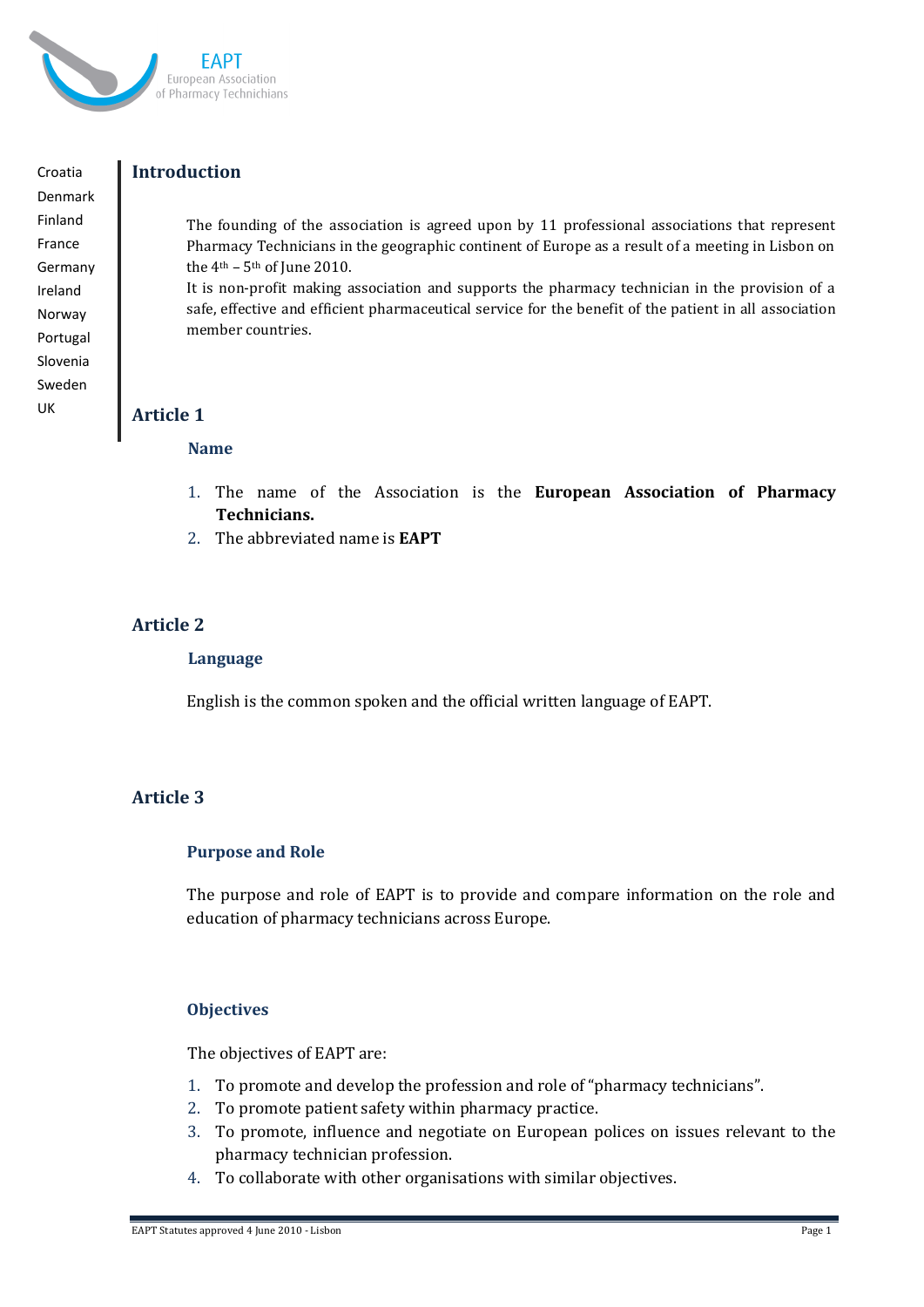

# **Article 4**

Croatia Denmark Finland France Germany Ireland Norway Portugal Slovenia Sweden UK

# **Corporate Year**

EAPT year is based upon the calendar year.

## **Article 5**

### **Membership**

- 1. EAPT membership is full membership only.
- 2. Membership is open to European Association's of Pharmacy Technicians.
- 3. Membership applications will be approved at the annual general meeting.
- 4. Where applications are received from more than one association in a country, fulfilling membership criteria as laid down in the Statutes and Internal Rules, the membership shall be held by an alliance between these organisations. An alliance should be represented by two delegates.
- 5. New members' application will need to fulfil the membership criteria laid down in the internal rules.
- 6. The Board will keep a register with names and addresses of all members. Members have the obligation to inform the Board immediately of any changes.

# **Article 6**

### **Organisation**

- 1. The constitution of EAPT consists of a maximum of two representatives from each of the member associations or alliances.
- 2. The delegates attending the annual general meeting will be nominated by their members association.

### **Board**

EAPT is lead by a democratically elected Board made up of a:

- President
- Vice President
- Secretary
- Treasurer
- Member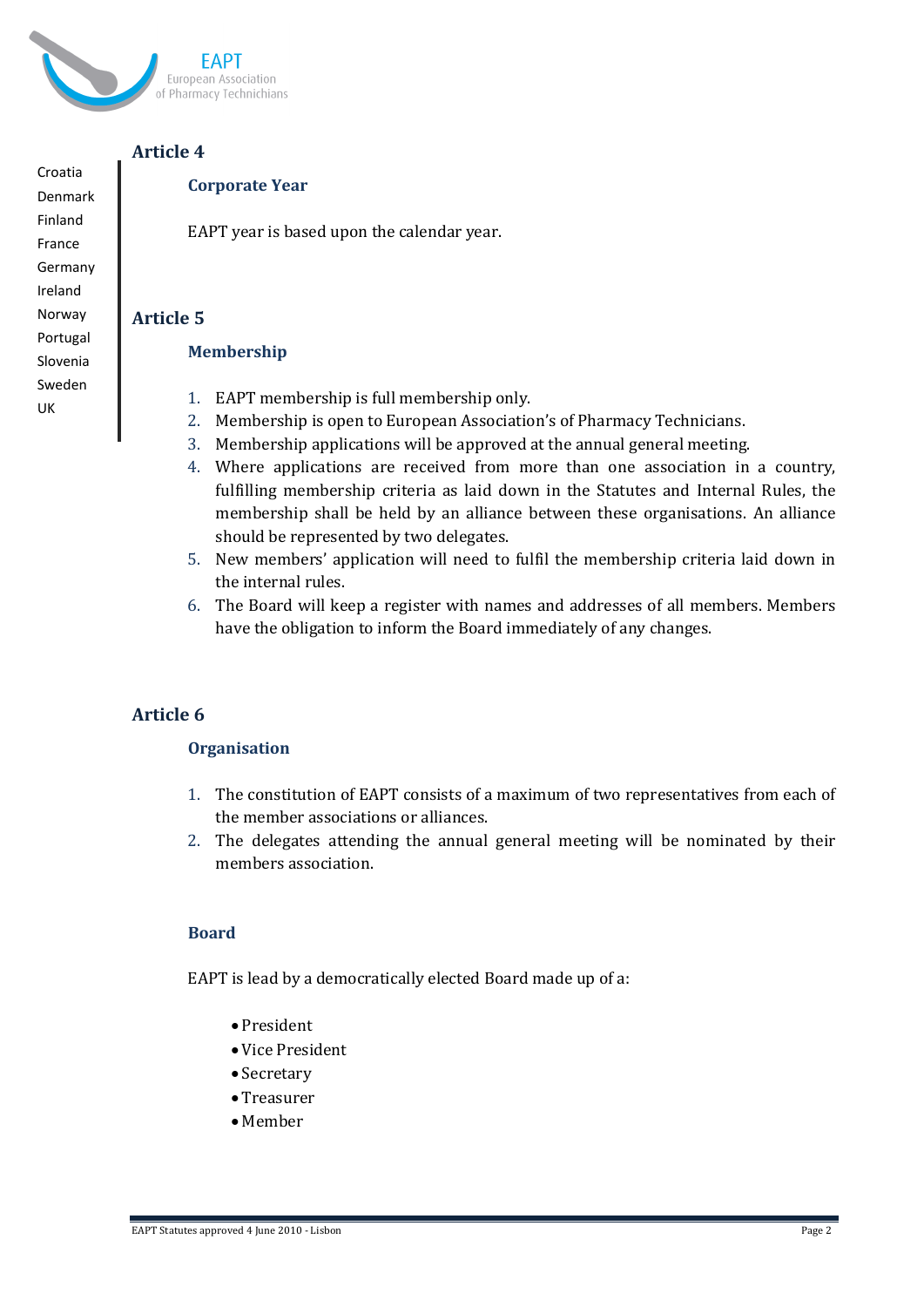

Denmark

Croatia

Finland France Germany Ireland Norway Portugal Slovenia Sweden UK

# **Article 7**

# **Annual General Meeting**

EAPT will hold a minimum of one annual general meeting.

### **Article 8**

### **Election of the Board**

- 1. EAPT Board is elected by annual general meeting delegates through a nomination and voting process laid down in the internal rules.
- 2. Each elected position on the Board serves a maximum of a three years term of office which may be re-elected for one more term of office.

# **Article 9**

### **Internal Rules**

- 1. EAPT Internal Rules and Statutes are agreed upon and changed by the annual general meeting delegates.
- 2. EAPT statutes can be changed after the consultation of two meetings.
- 3. Proposals for making changes should be agreed by at least 2/3 majority.

## **Article 10**

### **Economy**

- 1. The annual general meeting delegates can decide the payment of a membership fee.
- 2. Expenses for travel, accommodation and interpretation for annual general meeting attendance are paid by each member association.

# **Article 11**

### **Dissolution**

EAPT can only be dissolved by a decision made and agreed at an Annual General Meeting attended by at least two thirds of delegates listed on the Associations' members register.